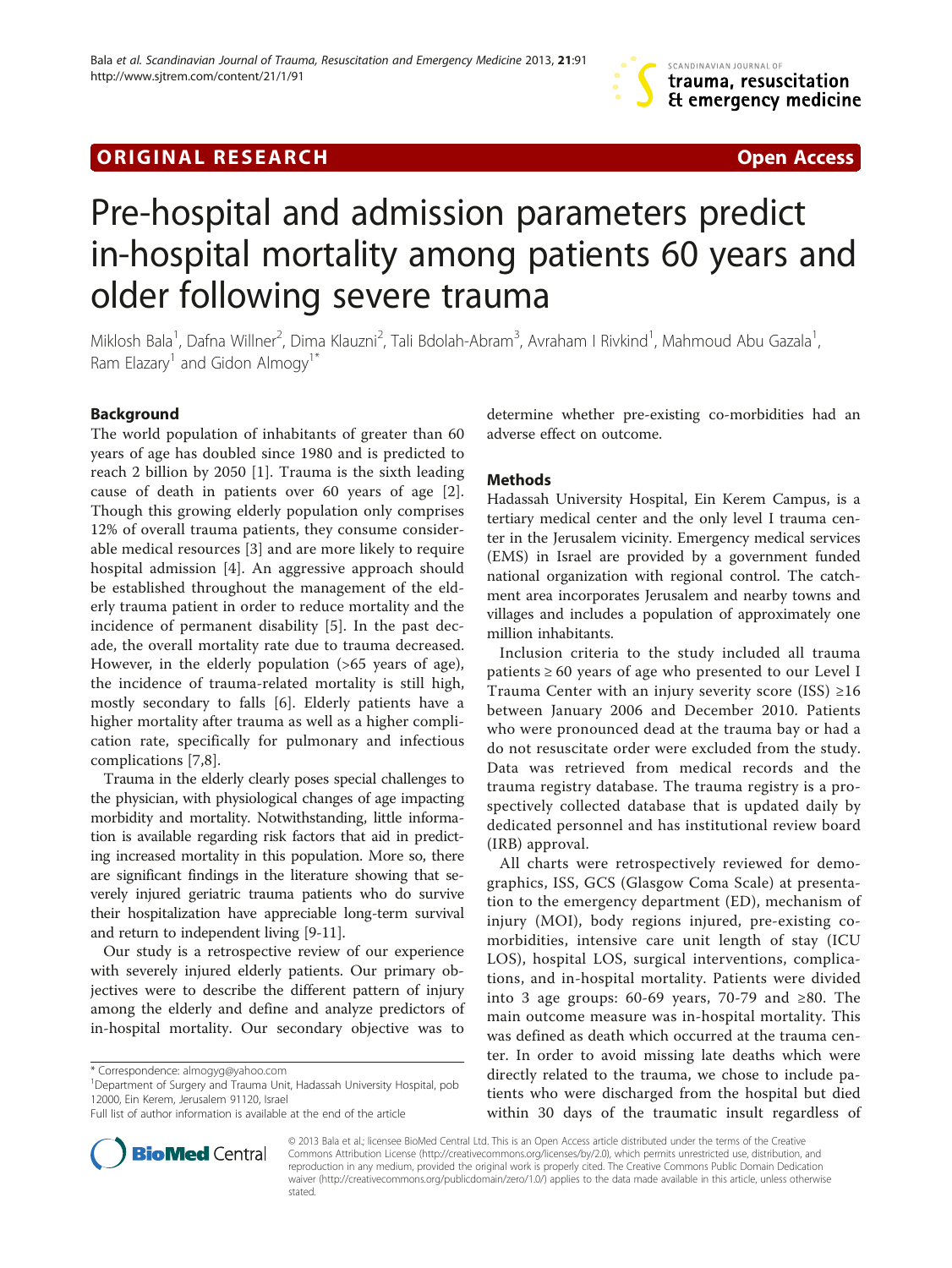patient location at time of death. Co-morbidities were defined as presented in Table 1.

#### Statistical analysis

Data are presented as mean ± standard deviation. The Fisher's exact test was used to compare proportions and the Kruskal-Wallis test was used to compare continuous non-parametric variables between the three groups. The chi-squared test for trends was used to compare mortality between the different age groups. A logistic regression model was used to define predictors of death. In order to determine predictors of in-hospital death, parameters which were significant on univariate analysis were entered into a stepwise, forward regression model. A p value of 0.05 or less was considered statistically significant. Statistical analysis was performed using IBM SPSS Statistics (IBM Corp. Released 2011. IBM SPSS Statistics for Windows, Version 20.0. Armonk, NY: IBM Corp.)

## Results

### Patient population

There were 417 trauma patients older than 60 years of age and with an ISS  $\geq$ 16 who presented to our trauma unit during the study period and who met the inclusion criteria. One patient was excluded due to incomplete data. The mean age of the study cohort was 76.9 years  $(\pm 9.6)$  and there were 232 males (55.6%). 174 patients (41.7%) were  $\geq 80$  years. Mean ISS for the whole cohort was 22.9 (±8.4). 230 patients (55.3%) had an ISS of 16 to 24 and 186 patients (44.7%) had an ISS  $\geq$ 25.

The demographic and clinical characteristics of the patients according to the age groups are noted in Table [2.](#page-2-0) The rate of males declined significantly with age. Although ISS and the median number of regions injured decreased significantly with age (both  $p < 0.001$ ), mortality increased significantly. The most common MOI for all patients was falls  $(n = 271, 65.1%)$  followed by pedestrian injuries (n = 71, 17.1%), motor vehicle collision (MVC) (n = 49, 11.8%), burns (n = 11, 2.6%), and

|  |  | <b>Table 1 Definition of co-morbidities</b> |
|--|--|---------------------------------------------|
|--|--|---------------------------------------------|

other causes (assault, penetrating trauma, etc,  $n = 15$ , 3.6%). The MOI was different between the age groups. The rate of fall as a MOI increased significantly with age  $(p < 0.0001)$  while the rate of patients involved in MVC either as pedestrians or in a vehicle decreased significantly with age ( $p < 0.0001$ ).

## Types of injuries

Head and facial trauma (median  $AIS = 4$ , range 1-5) was the most common type of injury (339/416 patients, 81.5%). Thoracic injuries occurred in 39.7% (165/416) of the patients, with rib fractures and/or flail chest being the most common thoracic injuries (88/165, 53.3%). Cervical spine injuries were present in 9.6% (40/416) of patients. Thoracic, lumbar, and sacral spine injuries were present in 10.1% (42 of 416) of patients. Abdominal injuries were present in 8.9% (37/416) of patients. Pelvic fractures were present in 12.5% (52/ 416) of the patients and long bones fractures in 20.7% (86/416).

Figure [1](#page-2-0) shows the injury patterns according to age groups. Head and facial injuries were significantly more common in the ≥80 age group compared with the other groups ( $p = 0.0006$ ). Injuries to the torso, extremities and spine were significantly less common in the ≥80 age group.

## Co-morbidities

The impact of pre-existing co-morbidities on outcome was compared between patients who died and those who survived. On univariate analysis, only chronic renal failure (CRF) was associated with a poorer outcome (11 patients [14.9%] in the mortality group vs. 20 patients [4.8%] in the survival group,  $p = 0.013$ ). Analysis of co-morbidities by the different age groups (60-69, 70-79 and  $\geq 80$ ) showed that hypertension (HTN) (16.2%, 43.1% and 49.4%, respectively,  $p = 0.035$ ) and the chronic use of anti-coagulant treatment (4.8%, 9.5% and 12.6%, respectively,  $p = 0.018$ ) were more common in the older age groups. Not surprisingly, the mean number of co-

| Cardiac disease              | Known history of ischemic heart disease, previous cardiac interventions for ischemic heart disease                                 |
|------------------------------|------------------------------------------------------------------------------------------------------------------------------------|
| Malignancy                   | Currently under oncological follow up for active oncological disease                                                               |
| Diabetes mellitus            | Patient requiring insulin or oral hypoglycemic therapy                                                                             |
| Neurological disease         | History of cerebrovascular accident, severe parkinsonism or antiepileptic therapy                                                  |
| Dementia                     | A patient with an established diagnosis of dementia                                                                                |
| Hypertension                 | History of hypertension requiring medication                                                                                       |
| Chronic anticoagulation      | Patients currently on anticoagulation (low molecular weight heparin or Warfarin), and anti-platelet therapy (excluding<br>aspirin) |
| Chronic renal failure        | Preexisting renal insufficiency on admission                                                                                       |
| Chronic pulmonary<br>disease | Ongoing treatment for chronic obstructive pulmonary disease or asthma                                                              |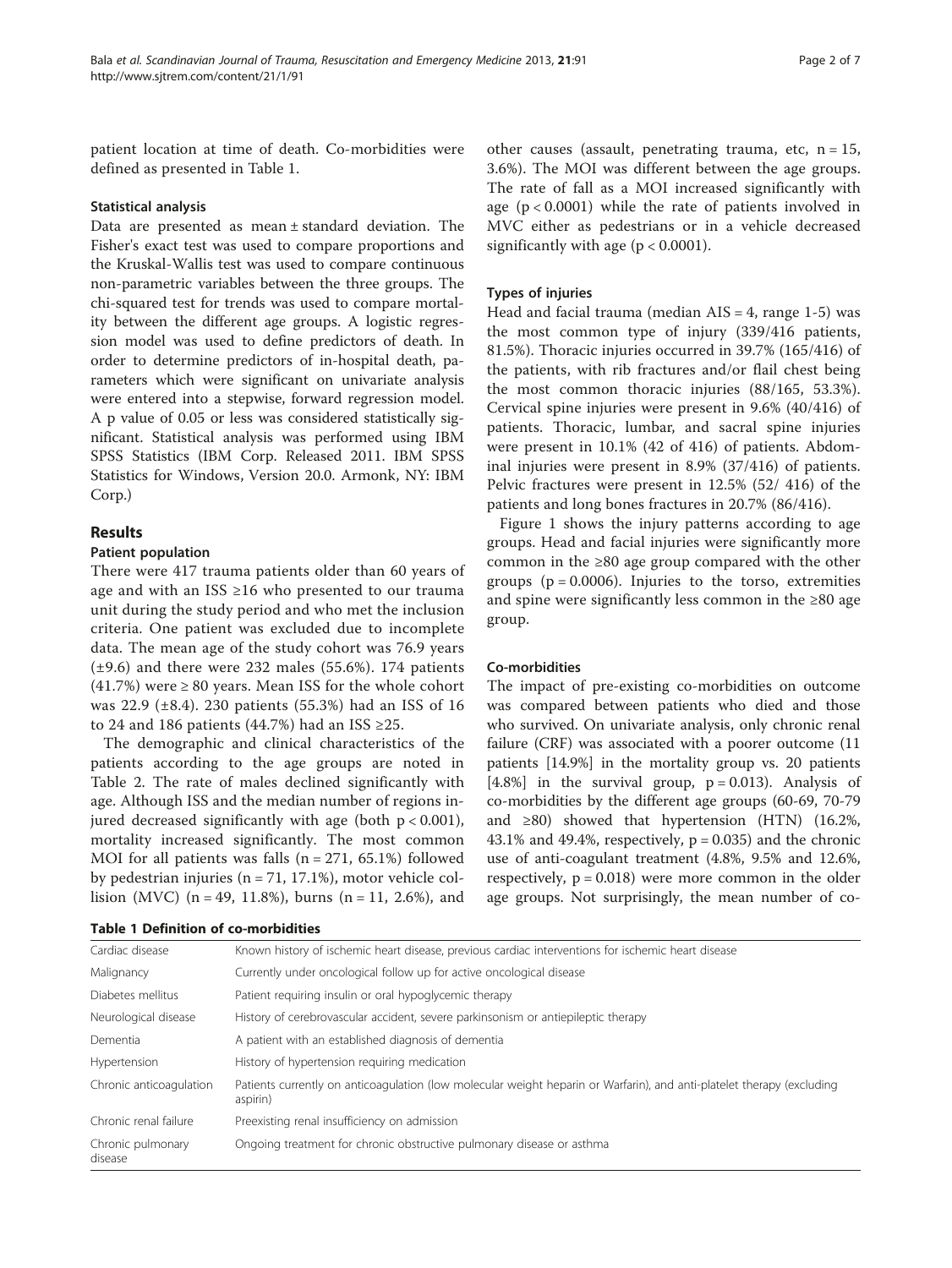|                              | Age 60-69 ( $n = 105$ ) | Age 70-79 ( $n = 137$ ) | $Age \ge 80$ (n = 174) | P value t |
|------------------------------|-------------------------|-------------------------|------------------------|-----------|
| Age, years                   | $64.2 \pm 3.0$          | $74.9 \pm 2.9$          | $86.1 \pm 4.9$         |           |
| Gender, males *              | 71 (67.6)               | 82 (59.9)               | 79 (45.4)              | < 0.0001  |
| Mechanism of Injury (fall) * | 42 (40.0)               | 86 (62.8)               | 143 (82.2)             | < 0.0001  |
| $ISS \ge 25$ *               | 56 (53.3)               | 58 (42.3)               | 70 (40.2)              | 0.04      |
| GCS upon arrival $\leq 8$ *  | 24 (22.9)               | 23 (16.9)               | 30(17.2)               | <b>NS</b> |
| Head AIS $\geq$ 3 $*$        | 58 (55.2)               | 97 (70.8)               | 152 (87.4)             | < 0.0001  |
| Number of regions injured    | $2.61 \pm 1.5$          | $2.09 \pm 1.4$          | $1.55 \pm 0.9$         | < 0.0001  |
| Intubation upon arrival *    | 16(15.2)                | 16(11.7)                | 20(11.5)               | <b>NS</b> |
| Required surgery *           | 52 (49.5)               | 52 (38.0)               | 52 (29.9)              | 0.0008    |
| ICU admission *              | 71 (67.6)               | 74 (54.0)               | 81 (46.6)              | 0.0009    |
| Complications <sup>*</sup>   | 30(28.6)                | 24 (17.5)               | 35(20.1)               | <b>NS</b> |
| Mortality *                  | 10(9.5)                 | 23 (16.8)               | 41(23.6)               | 0.003     |

<span id="page-2-0"></span>Table 2 Univariate analysis of demographic and clinical data by age groups

Data are presented as mean (and SD) or number of patients (and percentage points) \*.

† Chi-squared test for trends.

ISS Injury severity score, GCS Glasgow coma scale, AIS Abbreviated injury scale, ICU Intensive care unit.

morbidities per patient increased significantly with age  $(0.77, 1.3,$  and 1.4, respectively,  $p = 0.023$ ).

#### Complications

Eighty nine patients (21.4%) developed a total of 143 complications during the course of their hospital stay. Pulmonary complications were the most common and included pleural effusions (32, 7.7%), pneumonia (21, 5.0%) and atelectasis (20, 4.8%). Non-pulmonary complications included renal failure (11, 2.6%), septicemia (5, 1.2%) and wound infection (4, 1.0%). The total number of complications in the mortality group was significantly higher compared to the survival group (33 complications for 74 patients [44.6%] vs. 110 complications for 342 patients [32.2%], respectively,  $p = 0.044$ ]. There were 62 patients (18.1%) who developed pulmonary complications and 24 patients (7.0%) who developed infectious complications in the survival group compared with 11 patients (14.9%) with pulmonary and 7 patients (9.5%) with infectious complications in the mortality group (differences not significant).

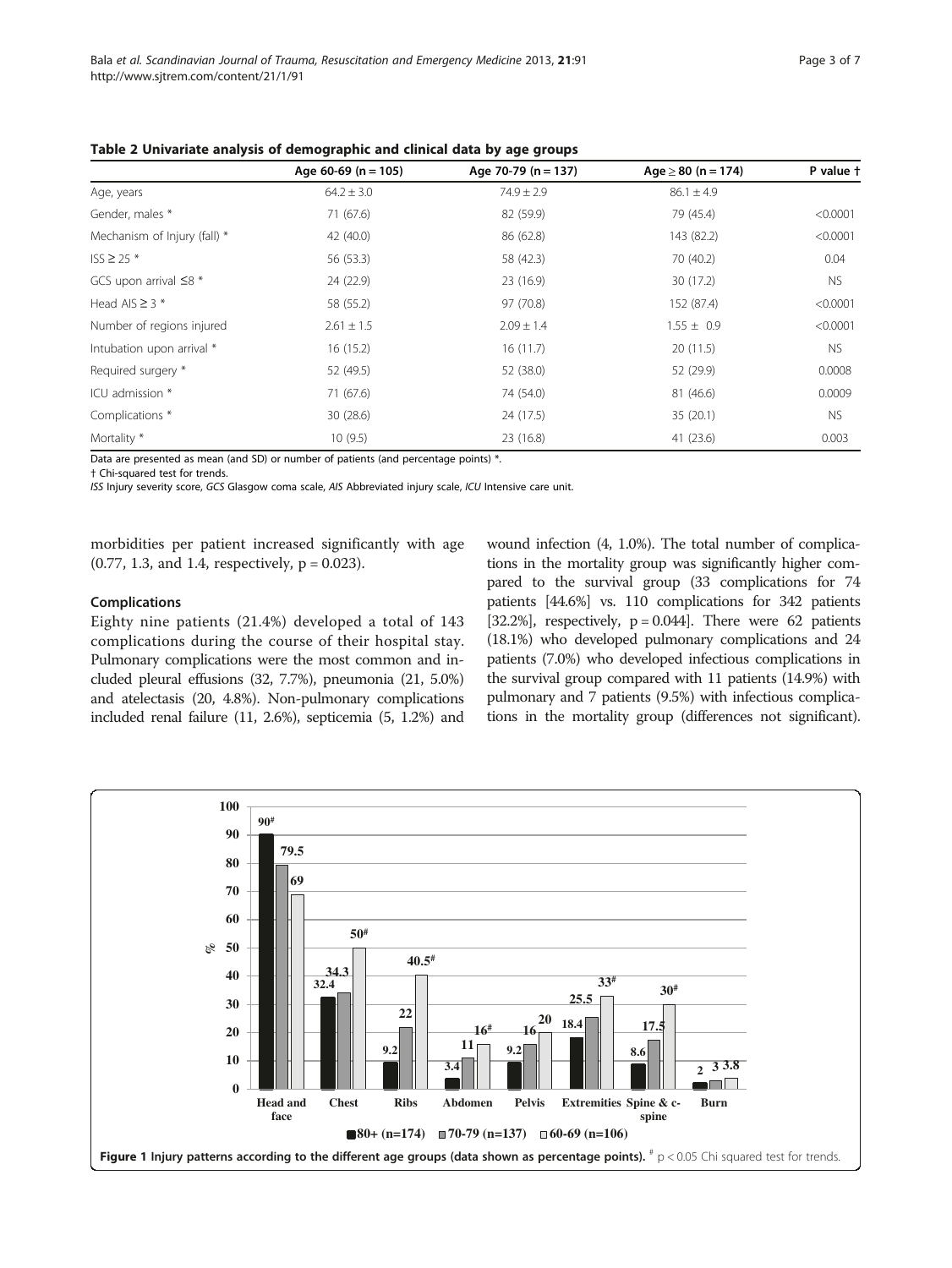The number of patients who developed complications was similar between the different age groups (30 patients [28.6%] with complications in the 60-69 group, 24 patients [17.5%] in the 70-79 group and 35 patients [20.1%] in the ≥80 group, p = 0.146) (Table [2](#page-2-0)).

#### In-hospital mortality

In-hospital mortality rate was 17.8% (74/416). One patient who died (1.4%) was discharged from the hospital but died within 30 days of the trauma and was therefore defined as hospital mortality. Thirty-three of the patients (5.5%) died within the first 24 hours of admission to our unit. Univariate analysis of clinical parameters is shown in Table 3. An increased mortality rate was observed in the ≥80 group compared with their younger counterparts and this was statistically significant (23.6% [41/ 174], vs. 16.8% in the 70-79 group [23/137], and 9.5% in 60-69 group [10/105], p = 0.003) (Table [2](#page-2-0)). MOI did not appear to affect mortality rate, with the exception of burns which had the highest mortality (7/11 patients, 64.6%). All patients with burns over  $\geq 20\%$  of body surface area died.

### Predictors of in-hospital mortality

Multivariate analysis was performed to analyze predictors of in-hospital death. Variables which were significant on univariate analysis (Table 3) were entered into a stepwise forward regression model. Variables entered included age, ISS, CRF, number of co-morbidities, intubation upon arrival at the trauma unit, GCS upon arrival, international normalized ratio (INR) at arrival, and the requirement for ICU and/or blood transfusion.

Table 4 Multivariate analysis of predictors of in-hospital mortality

|                    | <b>Adjusted OR</b> | 95% CI        | p value  |
|--------------------|--------------------|---------------|----------|
| Age, years         | 1.08               | $1.04 - 1.12$ | < 0.0001 |
| GCS upon admission | 0.81               | $0.75 - 0.87$ | < 0.0001 |
| Intubation in ED   | 4.33               | 1.77-10.57    | 0.001    |
| <b>CRF</b>         | 3.49               | 1.35-8.98     | 0.01     |
| <b>INR</b>         | 2.38               | 1.45-3.91     | 0.001    |

OR Odds ratio, CI Confidence interval, GCS Glasgow coma scale, ED Emergency department, CRF Chronic renal failure, INR International normalized ratio.

Older age, CRF, low GCS, high INR, and the need for intubation were all found to be predictors of in-hospital mortality (Table 4). In order to underline the clinical relevance of our results, we applied well-established clinical cutoff points and categorized age  $(<80 \text{ and } \geq 80)$ , INR (<1.2 and ≥1.2), and GCS (3-8, 9-13, and 14-15). Subsequently, age  $\geq 80$  (OR 2.29), GCS < 14 upon admission (OR 4.12), intubation in ED (OR 3.32), CRF (OR 3.65) and INR  $\geq$  1.2 (OR 3.53) were found to be significant predictors of in-hospital mortality.

## **Discussion**

A six times greater mortality rate has been reported in elderly patients compared to younger trauma patients when taking into account the degree of injury [\[12](#page-5-0)]. We analyzed data on severely injured geriatric trauma patients treated at our level I trauma center. The major finding of this study is that pre-hospital parameters of age, and CRF, and initial in-hospital findings of a low GCS, the need for intubation, and an elevated INR can

Table 3 Univariate analysis of demographic and clinical parameters according to in-hospital outcome

|                              | Mortality group $(n = 74)$ | Survival group $(n = 342)$ | P value   |
|------------------------------|----------------------------|----------------------------|-----------|
| Age, years                   | $79.8 \pm 8.9$             | $76.2 \pm 9.7$             | 0.003     |
| Gender, males *              | 45 (60.8)                  | 187 (54.7)                 | NS.       |
| $ISS \geq 25*$               | 62 (83.8)                  | 124(36.3)                  | < 0.0001  |
| Mechanism of injury-fall *   | 47 (63.5)                  | 224(65.5)                  | <b>NS</b> |
| Number of regions injured    | $2.0 \pm 1.5$              | $1.99 \pm 1.3$             | NS.       |
| Intubation upon arrival*     | 26(35.1)                   | 26(7.6)                    | < 0.0001  |
| GCS upon arrival $\leq 8$ *  | 38 (51.4)                  | 40 (11.7)                  | < 0.0001  |
| Head AIS $\geq$ 3 $*$        | 58 (78.4)                  | 250 (73.1)                 | NS.       |
| Creatinine at arrival (mg %) | $136.1 \pm 121.6$          | $96.2 \pm 52.3$            | < 0.0001  |
| INR at arrival               | $1.54 \pm 0.9$             | $1.18 \pm 0.4$             | < 0.0001  |
| Required surgery *           | 30(40.5)                   | 127(37.1)                  | <b>NS</b> |
| Required ICU stay *          | 53 (71.6)                  | 173 (50.6)                 | 0.001     |
| Received blood products *    | 50 (67.6)                  | 159 (46.5)                 | 0.001     |
| Complications *              | 19(25.7)                   | 70 (20.5)                  | <b>NS</b> |

Data shown as mean (and SD), or number of patients (and percentage points)\*.

ISS Injury severity score, GCS Glasgow coma scale, AIS Abbreviated injury scale, INR International normalized ratio, ICU Intensive care unit.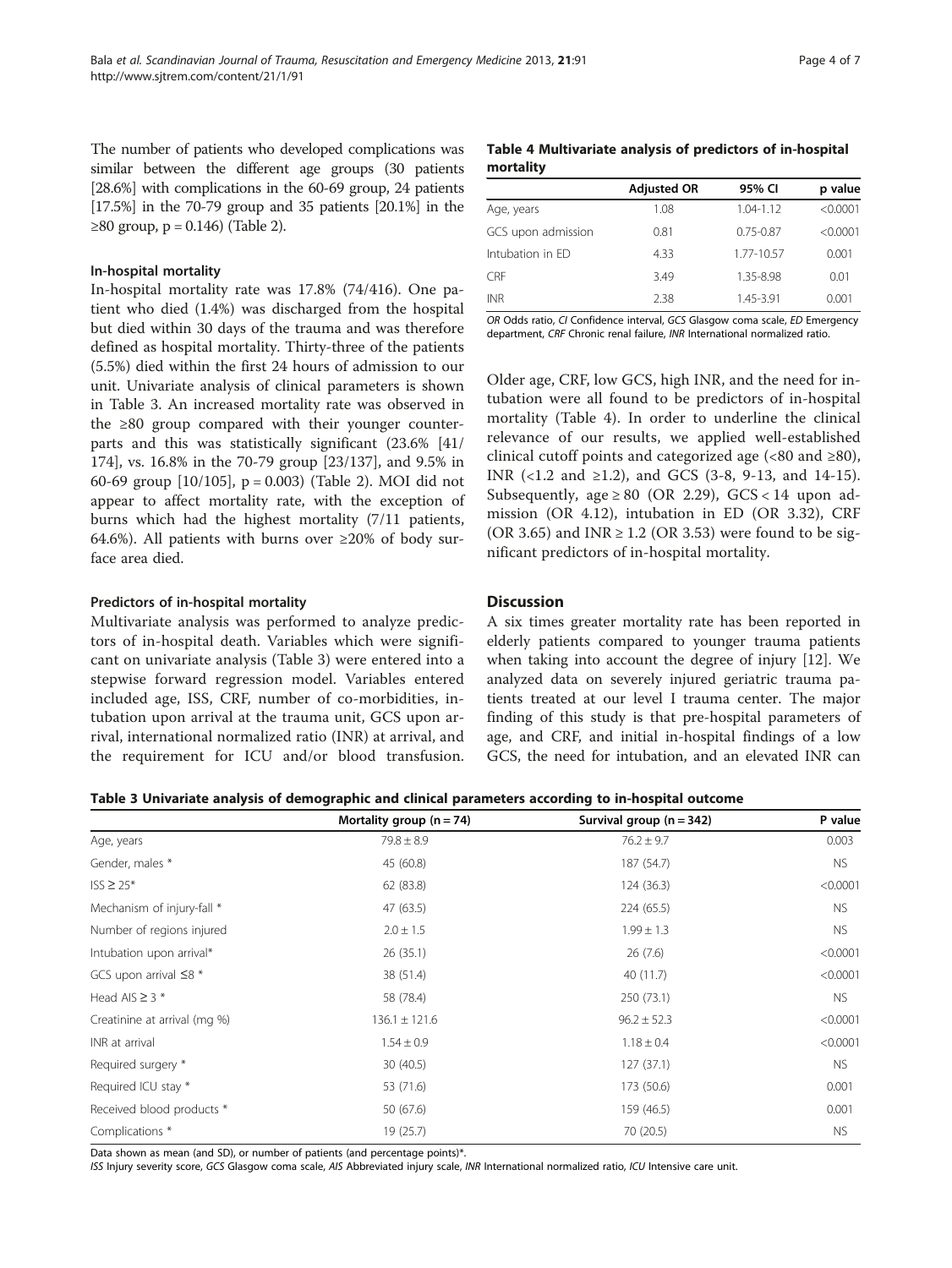predict in-hospital mortality following severe trauma in an elderly population.

There is no consensus in the literature regarding the definition of a geriatric trauma patient and the age varies from 55 to 70 years old [[13\]](#page-5-0). Some have defined geriatric trauma as patients over the age of 65 years corresponding to retirement policies. Furthermore, the rapidly increasing demographic changes in the elderly population over 80 years of age have led to a differentiation between old and the very old [\[14](#page-5-0)]. As previously been done, we divided our patients into 3 age categories: 60-69, 70-79 and ≥80. Our results show that the pattern of injury shifts gradually with these age groups.

The overall severity of the trauma load and its impact on the patient's anatomy and physiology is usually expressed as an ISS of  $\geq$  16 [\[15](#page-5-0)]. Application of this score to an elderly population has been shown to be an inconsistent predictor of mortality [\[12,16](#page-5-0)]. A study by Tornetta et al [\[17\]](#page-5-0) addressed the factors affecting morbidity and mortality in elderly trauma patients. The study included 326 elderly trauma patients over the age of 60 who had suffered from blunt trauma. Mean age of the patients in the study was 72, mean ISS was 19.7 and overall mortality was 18%. Perdue et al found that mortality in elderly patients was twice that of younger patients with comparable ISS [\[18\]](#page-5-0). In our study population, we found that on univariate analysis ISS was significantly higher in the non-survivor group  $(28.6 \pm 10.9)$ vs.  $21.7 \pm 7.1$ , p < 0.0001). However, on multivariate analysis ISS was not a predictor of in-hospital mortality.

Traumatic brain injury in geriatric patients has been recognized to result in a worse outcome when compared to younger counterparts, with a low admission GCS commonly recognized as a poor prognostic indicator [[19\]](#page-5-0). Head injury was predominant in all our age groups with a homogenous head AIS distribution. It was strongly associated with in-hospital mortality ( $p < 0.0001$ ) and associated with other predictors of mortality: low GCS upon arrival and the need for pre-hospital intubation (both  $p < 0.0001$ ). This finding was not surprising and is strongly supported in the literature [[19-21](#page-5-0)]. It appears that in the elderly population, age and perhaps neurologic status upon arrival, as reflected in the need for intubation and GCS, are more consistent predictors of in-hospital mortality.

Blood pressure and heart rate are not consistently the most sensitive indicators of physiologic distress in an elderly trauma patient. Given that a history of HTN and beta blockade use in the elderly population is not uncommon, these parameters may be unreliable. More so, these classic physiologic parameters are less reliable in the pre-hospital evaluation of the elderly patient, and consequently, an occult shock state may go unrecognized resulting in undertriage and evacuation to a non-trauma center [[22](#page-5-0)]. Thus,

there is a need for additional clinical assessment tools in the elderly population to aid clinicians in diagnosis.

In the elderly, pre-existing co-morbidities can adversely affect a patient's recovery from a traumatic injury [[23\]](#page-5-0). This can be attributed to physiological changes related to age as well as pre-existing co-morbidities and poly-pharmacy [[24](#page-5-0),[25](#page-5-0)]. Hollis et al have demonstrated that pre-existing medical conditions and increased age are independent risk factors of mortality after trauma [[26\]](#page-6-0). We examined co-morbidities which are well-known to affect survival. On univariate analysis only an elevated creatinine level and a previous diagnosis of CRF were associated with in-hospital mortality. Multivariate analysis showed CRF as a predictor of in-hospital mortality (OR 3.65,  $p = 0.005$ ). It appears that other common medical conditions such as HTN, ischemic heart disease, and diabetes mellitus, or the number of co-morbidities, do not affect in-hospital mortality.

In major trauma, mortality in the elderly was found to be nearly double compared to mortality in the younger age group [[27\]](#page-6-0) and the complication death rate to be markedly higher, especially for pulmonary and infectious complications. It has been previously reported in orthopedic trauma patients with typical femoral fractures that pulmonary and infectious complications are predominant [\[28,29\]](#page-6-0). In our population, pulmonary and infectious complications did not appear to affect survival. However, the total number of complications was higher in nonsurvivors compared with survivors ( $p = 0.04$ ).

Elderly trauma patients are often admitted to the ICU despite their potentially stable appearance because of their high propensity to deteriorate rapidly. Early transfer from the ED to the ICU allows the performance of thorough and continuous hemodynamic monitoring. In this setting, aggressive and targeted management can prevent hypoperfusion, reduce the incidence of multiple organ failure, improve survival, and allow a rapid diagnostic workup. As expected, we found that the requirement for ICU was significantly higher in the mortality group (71.6% vs. 50.6%,  $p = 0.001$ ). Additionally, ICU admission was significantly higher in the 60-69 age group (67.6%), mainly due to more severe MOI, often MVC. However, on multivariate analysis, ICU stay was not a predictor of in-hospital mortality.

Low-energy falls have been reported to account for only 9–11% of injury-related deaths in the general population. However, in patients over the age of 65 they account for more than 50% of traumatic deaths [\[30-32](#page-6-0)]. Our results showed that MOI and distribution of injury varied between the age groups. Greater than 80% of trauma admissions in the ≥80 group were caused by falls resulting primarily in head trauma (90%). This may be due to the poor overall condition of the frail, elderly patient who stumbles and loses balance at home. Although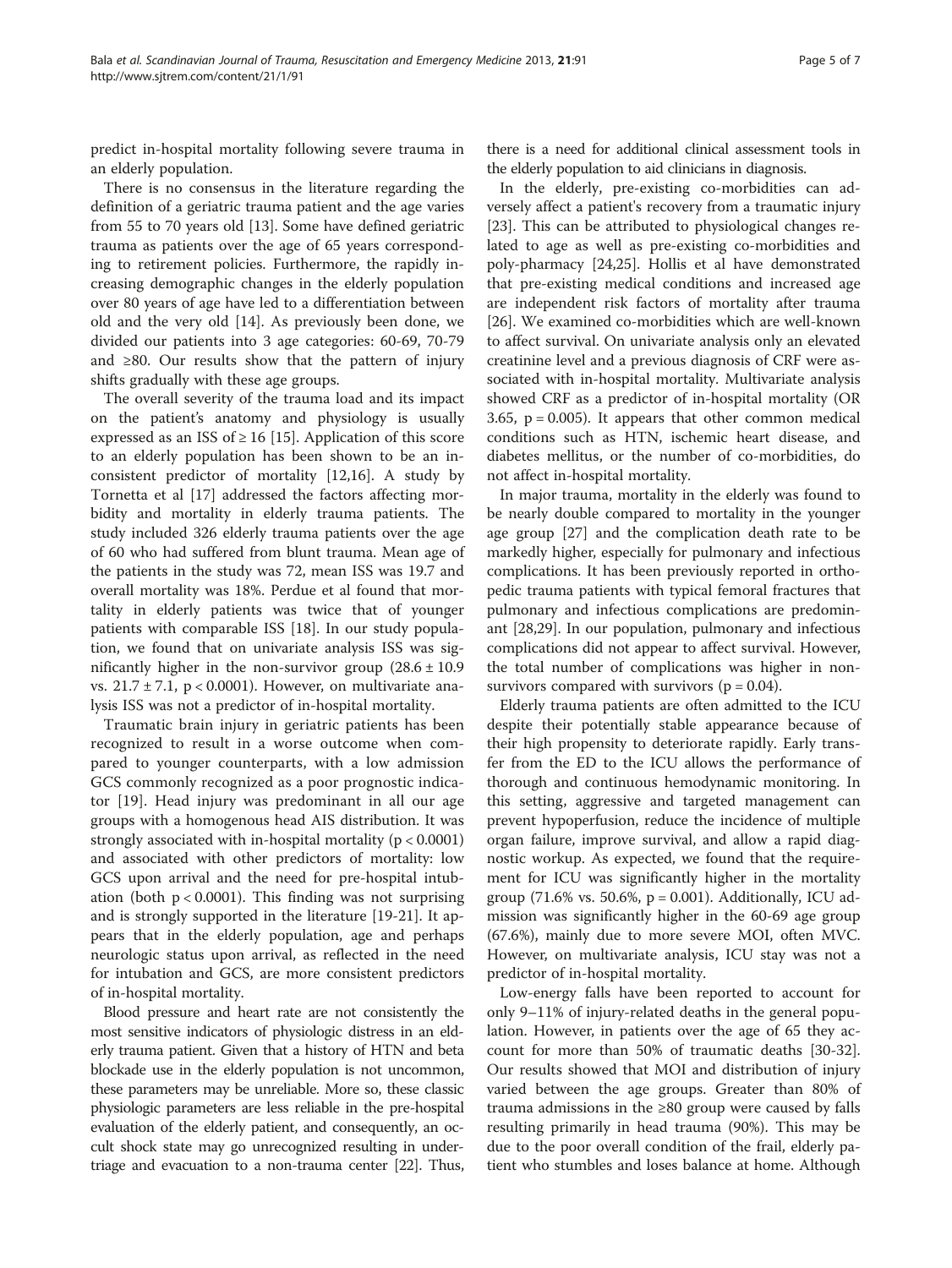<span id="page-5-0"></span>fall as MOI was significantly more common with increasing age, it did not affect in-hospital mortality.

#### Limitations

Our analysis has several potential limitations. EMS crews in the Jerusalem district utilize age  $\geq 60$  as a criterion to transport patients to our level I trauma center, the only such center in the area. This study may have thus represented a population bias and therefore be limited in its ability to extrapolate our findings to other institutions. Patients were not analyzed based on hemodynamic status upon arrival, because criteria for hemodynamic instability are not clear and differ in age groups and individuals receiving medical treatment for pre-existing cardiovascular diseases. The presence of co-morbidities was based on data collection from the trauma registry with the intrinsic potential for error. Finally, this study was a retrospective review and is therefore susceptible to the inherent limitations.

## Conclusions

Current trauma scoring systems are insufficient in directing management and predicting survival for elderly injured patients. We found that advanced age, especially age  $\geq 80$ , low GCS, elevated INR, pre-existing CRF and the requirement for intubation on admission are the strongest independent predictors of mortality in elderly population following severe trauma. Further research comprising age and other medical-related parameters will help formulate more predictive trauma scores and advanced treatment algorithms to facilitate treatment.

#### Competing interests

The authors declare that they have no competing interests.

#### Authors' contributions

MB: study conception, analysis and interpretation of data, drafting of manuscript. DW: study conception, analysis and interpretation of data, drafting of manuscript. DK: acquisition of data, analysis and interpretation of data. TBA: statistical analysis, analysis and interpretation of data. AIR: study conception, drafting of manuscript, critical revision. MAG: acquisition of data, analysis and interpretation of data. RE: statistical analysis, drafting of manuscript, critical revision. GA: study conception, analysis and interpretation of data, drafting of manuscript, critical revision. All authors read and approved the final manuscript.

#### Author details

<sup>1</sup>Department of Surgery and Trauma Unit, Hadassah University Hospital, pob 12000, Ein Kerem, Jerusalem 91120, Israel. <sup>2</sup>Department of Anesthesiology and Intensive Care, Hadassah University Hospital, Hadassah Hospital, pob 12000, Jerusalem 91120, Israel. <sup>3</sup>Department of Social Medicine, Hebrew University, Hadassah Hospital, pob 12000, Jerusalem 91120, Israel.

#### Received: 8 September 2013 Accepted: 3 December 2013 Published: 21 December 2013

#### References

World health organization: 10 facts on ageing and the life course. <http://www.who.int/features/factfiles/ageing/en/index.html> Assessed August 2013.

- 2. State of Israel. Ministry of health: Leading causes of death in Israel 2000-2010. [http://www.health.gov.il/English/News\\_and\\_Events/Spokespersons\\_Messages/](http://www.health.gov.il/English/News_and_Events/Spokespersons_Messages/Pages/10032013_1.aspx) [Pages/10032013\\_1.aspx](http://www.health.gov.il/English/News_and_Events/Spokespersons_Messages/Pages/10032013_1.aspx). Ministry of health. Assessed Feb 2013.
- 3. MacKenzie EJ, Morris JA, Smith GS, Fahey M: Acute hospital costs of trauma in the United States: implications for regionalized systems of care. J Trauma 1990, 30:1096–1103.
- 4. Court-Brown CM, Clement N: Four score years and ten: an analysis of the epidemiology of fractures in the very elderly. Injury 2009, 40:1111-1114.
- 5. Rushing AM, Scalea TM: Trauma resuscitation of the elderly patient. Clinics Geriatr 2010, 18:34–36.
- 6. Kuhne CA, Ruchholtz S, Kaiser GM, Nast-Kolb D: Working group on multiple trauma of the German society of trauma. Mortality in severely injured elderly trauma patients-when does age become a risk factor? World J Surg 2005, 29:1476–1482.
- 7. Probst C, Zelle BA, Sittaro NA, Lohse R, Krettek C, Pape HC: Late death after multiple severe trauma: when does it occur and what are the causes? J Trauma 2009, 66:1212–1217.
- 8. Davidson GH, Hamlat CA, Rivara FP, Koepsell TD, Jurkovich GJ, Arbabi S: Long-term survival of adult trauma patients. JAMA 2011, 305:1001–1007.
- Grossman MD, Ofurum U, Stehly CD, Stoltzfus J: Long-term survival after major trauma in geriatric trauma patients: the glass is half full. J Trauma Acute Care Surg 2012, 72:1181-1185.
- 10. Clement ND, Tennant C, Muwanga C: Polytrauma in the elderly: predictors of the cause and time of death. Scand J Trauma Resusc Emerg Med 2010, 18:26.
- 11. van Aalst JA, Morris JA Jr, Yates HK, Miller RS, Bass SM: Severely injured geriatric patients return to independent living: a study of factors influencing function and independence. J Trauma 1991, 31:1096-1101.
- 12. Oreskovich MR, Howard JD, Copass MK, Carrico CJ: Geriatric trauma: injury patterns and outcome. J Trauma 1984, 24:565-572.
- 13. Jacobs DG, Plaisier BR, Barie PS, Hammond JS, Holevar MR, Sinclair KE, Scalea TM, Wahl W, EAST Practice Management Guidelines Work Group: Practice management guidelines for geriatric trauma: the EAST practice management guidelines work group; 2001. [http://www.east.org/tpg/geriatric.](http://www.east.org/tpg/geriatric.pdf) [pdf](http://www.east.org/tpg/geriatric.pdf). Accessed 15 May 2013.
- 14. McMahon DJ, Shapiro MB, Kauder DR: The injured elderly in the trauma intensive care unit. Surg Clin North Am 2000, 80:1005–1019.
- 15. Sikand M, Williams K, White C, Moran CG: The financial cost of treating polytrauma: implications for tertiary referral centres in the United Kingdom. Injury 2005, 36:733–737.
- 16. Sharma OP, Oswanski MF, Sharma V, Stringfellow K, Raj SS: An appraisal of trauma in the elderly. Am Surg 2007, 73:354–358.
- 17. Tornetta P 3rd, Mostafavi H, Riina J, Turen C, Reimer B, Levine R, et al: Morbidity and mortality in elderly trauma patients. J Trauma 1999, 46:702–706.
- 18. Perdue PW, Watts DD, Kaufmann CR, Trask AL: Differences in mortality between elderly and younger adult trauma patients: Geriatric status increases risk of delayed death. J Trauma 1998, 45:805–810.
- 19. Utomo WK, Gabbe BJ, Simpson PM, Cameron PA: Predictors of in-hospital mortality and 6-month functional outcomes in older adults after moderate to severe traumatic brain injury. Injury 2009, 40:973–977.
- 20. Thompson HJ, McCormick WC, Kagan SH: Traumatic brain injury in older adults: epidemiology, outcomes, and future implications. J Am Geriatr Soc 2006, 54:1590–1595.
- 21. Timmons T, Menaker J: Traumatic brain injury in elderly. Clinics Geriatr 2010, 18:20–24.
- 22. Salottolo KM, Mains CW, Offner PJ, Bourg PW, Bar-Or D: A retrospective analysis of geriatric trauma patients: venous lactate is a better predictor of mortality than traditional vital signs. Scand J Trauma Resusc Emerg Med 2013, 21:7.
- 23. Sasser SM, Hunt RC, Faul M, Sugerman D, Pearson WS, Dulski T, Wald MM, Jurkovich GJ, Newgard CD, Lerner EB: Centers for disease control and prevention (CDC). Guidelines for field triage of injured patients: recommendations of the national expert panel on field triage, 2011. MMWR Recomm Rep 2012, 61:1–20.
- 24. Niven DJ, Kirkpatrick AW, Ball CG, Laupland KB: Effect of comorbid illness on the long-term outcome of adults suffering major traumatic injury: a population-based cohort study. Am J Surg 2012, 204:151–156.
- 25. Heffernan DS, Thakkar RK, Monaghan SF, Ravindran R, Adams CA Jr, Kozloff MS, Gregg SC, Connolly MD, Machan JT, Cioffi WG: Normal presenting vital